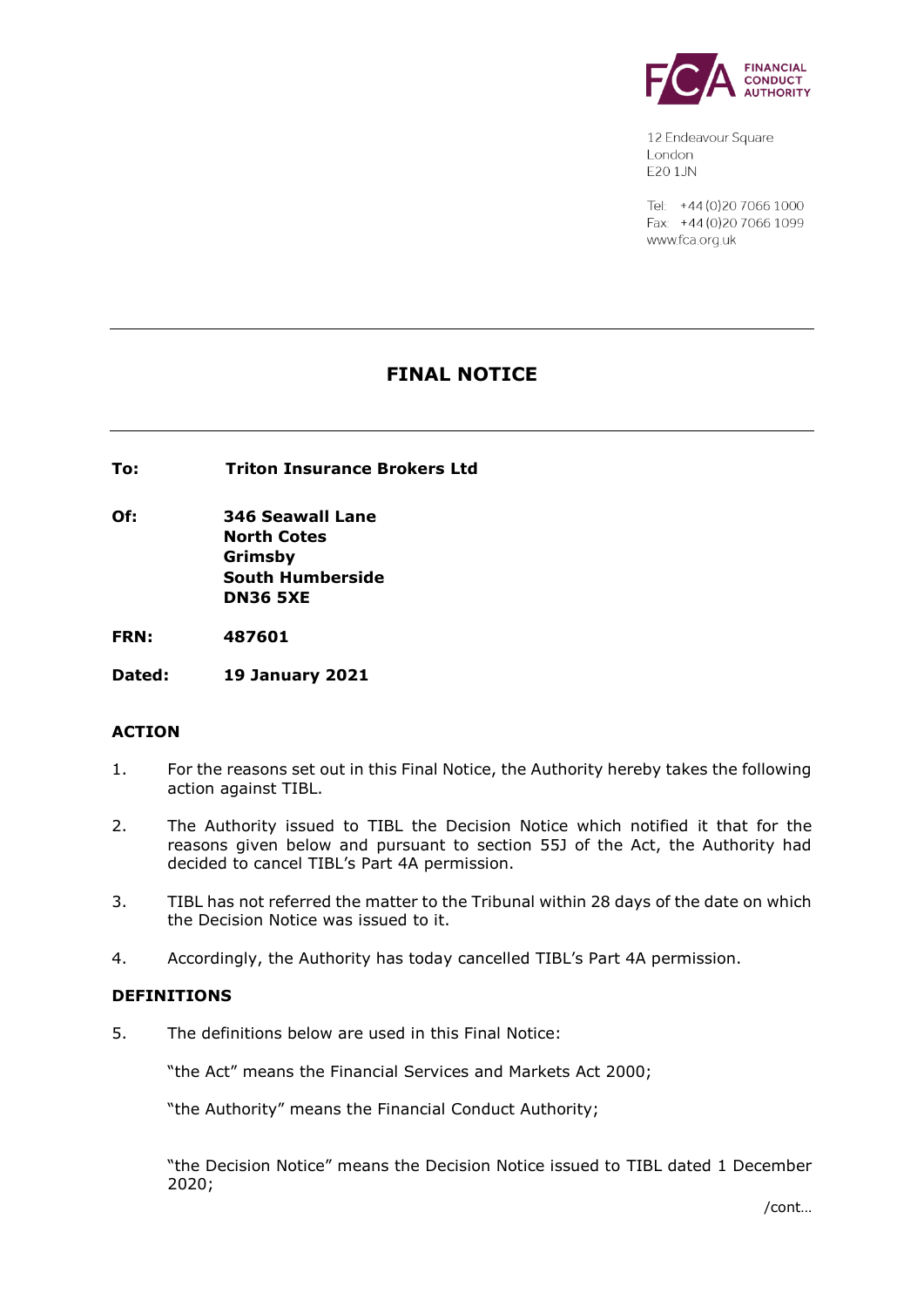"EG" means the Authority's Enforcement Guide;

"the Handbook" means the Authority's Handbook of rules and guidance;

"the Principles" means the Authority's Principles for Businesses;

"SUP" means the Supervision Manual, part of the Handbook;

"the Threshold Conditions" means the threshold conditions set out in Schedule 6 to the Act;

"TIBL" means Triton Insurance Brokers Ltd;

"TIBL's Part 4A permission" means the permission granted by the Authority to TIBL pursuant to Part 4A of the Act;

"the Tribunal" means the Upper Tribunal (Tax and Chancery Chamber); and

"the Warning Notice" means the Warning Notice given to TIBL dated 5 November 2020.

## **REASONS FOR ACTION**

- 6. By a First Supervisory Notice dated 17 February 2020, TIBL's Part 4A permission was varied by removing all regulated activities with immediate effect.
- 7. Section 55J(8) of the Act provides that, if as a result of a variation of a Part 4A permission under section 55J, there are no longer any regulated activities for which the authorised person concerned has permission, the Authority must, once it is satisfied that it is no longer necessary to keep the permission in force, cancel it.
- 8. The Authority is so satisfied and accordingly has a duty to cancel TIBL's Part 4A permission.

#### **DECISION MAKER**

9. The decision which gave rise to the obligation to give this Final Notice was made by the Regulatory Decisions Committee.

## **IMPORTANT**

10. This Final Notice is given to TIBL in accordance with section 390(1) of the Act.

#### **Publicity**

- 11. The Authority must publish such information about the matter to which this Final Notice relates as the Authority considers appropriate. The information may be published in such manner as the Authority considers appropriate. However, the Authority may not publish information if such publication would, in the opinion of the Authority, be unfair to TIBL or prejudicial to the interest of consumers.
- 12. The Authority intends to publish such information about the matter to which this Final Notice relates as it considers appropriate.